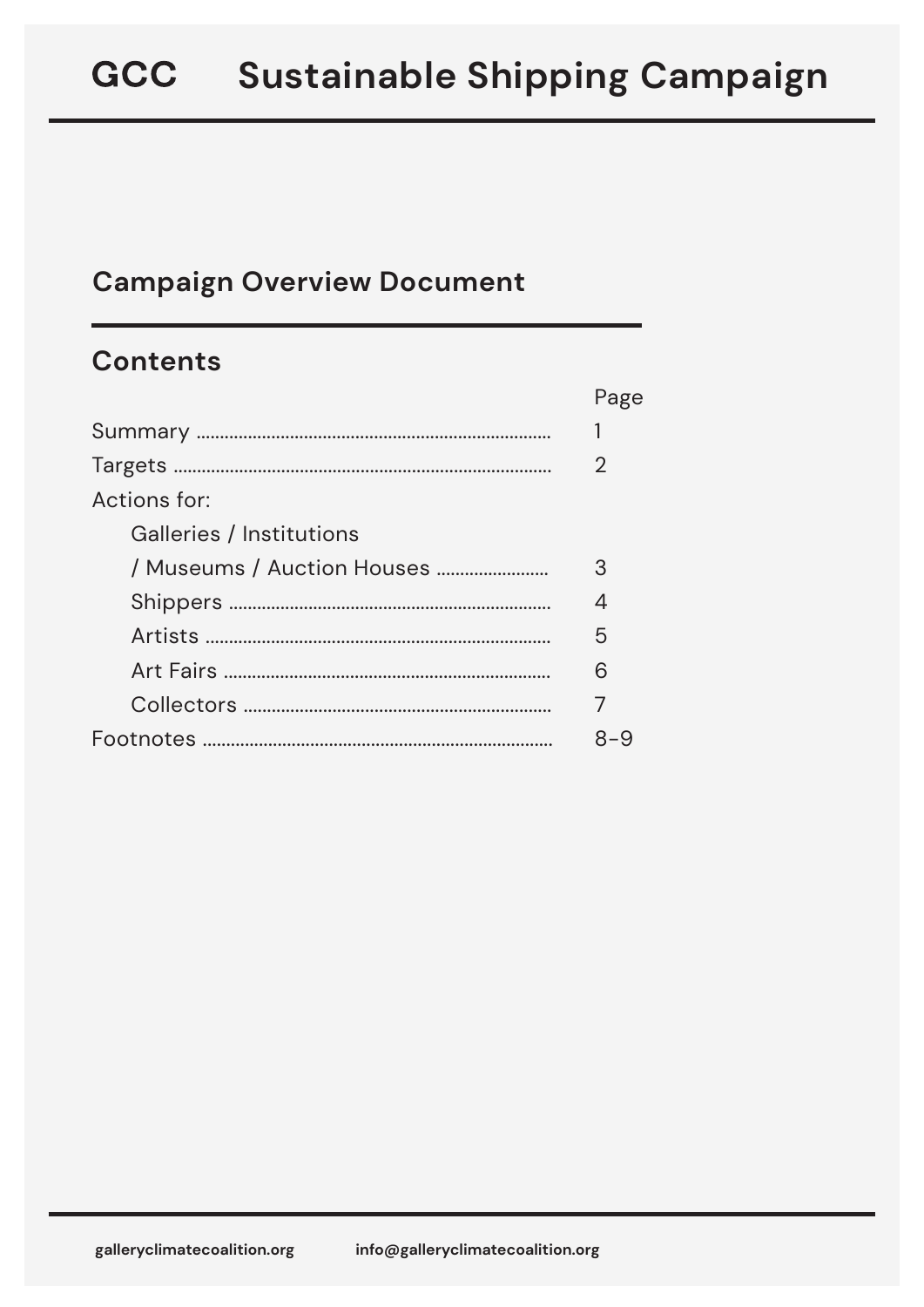# <span id="page-1-0"></span>**Campaign Summary:**

Transportation of artworks, goods and materials via air freight is a major contributor of greenhouse gas emissions in the art sector. In addition to this, large volumes of single use plastics are consumed and disposed of from packaging artworks. The combination of CO2e emissions and excessive waste means that international freight is the most high impact activity a typical arts organisation will engage in.

GCC's Sustainable Shipping Campaign aims to accelerate the art sector's transition to environmentally responsible freight operations. It will achieve this by: a) Raising awareness about the sector's environmental impacts relating to global freight, particularly its dependency on air freight and consumption of single-use plastic packaging. b) Providing guidance on best practice and target setting.

c) Encouraging galleries, institutions, collectors and artists to request low impact freight services whilst encouraging shippers and suppliers to provide and promote necessary services.

- This is an international, cross-sector campaign calling on all stakeholders and operators in the supply chain to take responsibility and make effective changes. Alignment and cooperation is essential for progress.
- There are four [Sector-wide Campaign Targets,](#page-2-0) as well as specific [Campaign Actions f](#page-3-0)or Galleries, Institutions, Art Fairs, Artists, Auction Houses, Collectors, Art Insurers and Shippers.
- GCC will be collaborating with leading arts organisations and key industry suppliers to set standards, help deliver new products and services, as well as producing case studies demonstrating best practice in action.
- GCC has worked with representatives of Lloyds Market Association (LMA) Joint Specie Committee to develop guidelines on [best practice for insuring sea shipments.](https://galleryclimatecoalition.org/usr/library/documents/ssc/gcc_ssc_insurance-full-doc.pdf)
- GCC will develop new resources and materials to accompany the campaign and assist the transition.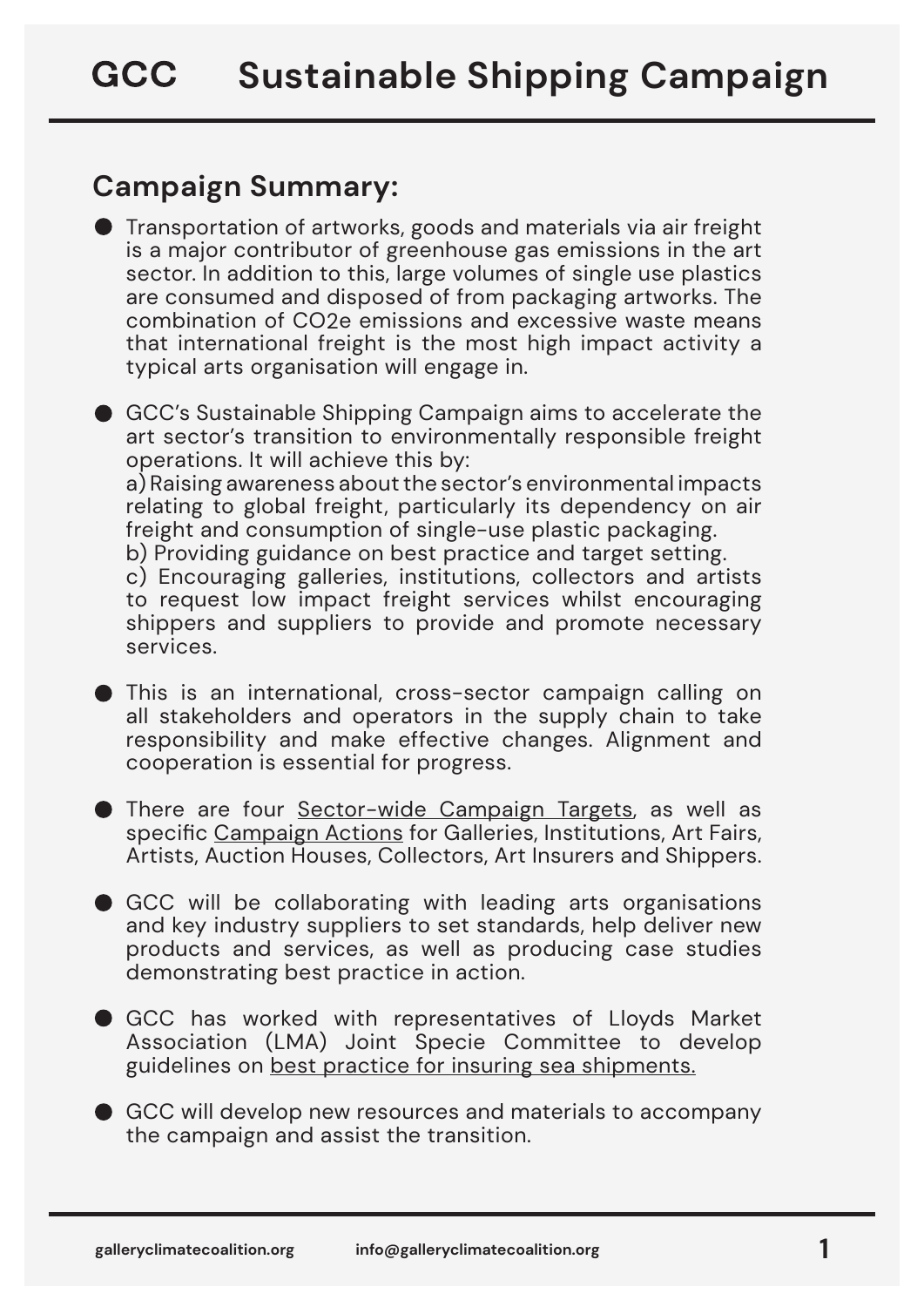### <span id="page-2-0"></span>**Sector-wide Campaign Targets:**

- **1.** A majority of all international art freight to be transported via non-air methods<sup>(1)</sup> - with an overall reduction in volume<sup>(2)</sup> - by **2028**(3).
- **2.** The majority of packing materials in circulation to be reusable or curbside recyclable(4) by **2026**, as well as an immediate phase-out of single-use plastic products with zero-waste<sup>(5)</sup> by **2030**.
- $3.$  Local deliveries<sup>(6)</sup> to be low or zero emissions by 2025<sup>(7)</sup>.
- **4.** By 2024 all freight companies to provide standardised emissions data:

a) as estimates on all quotations so that clients can make informed decisions on shipping options based on environmental impacts as well as cost and time(8).

b) on all invoices allowing clients to efficiently collect the required data for emissions reporting $(9)$ .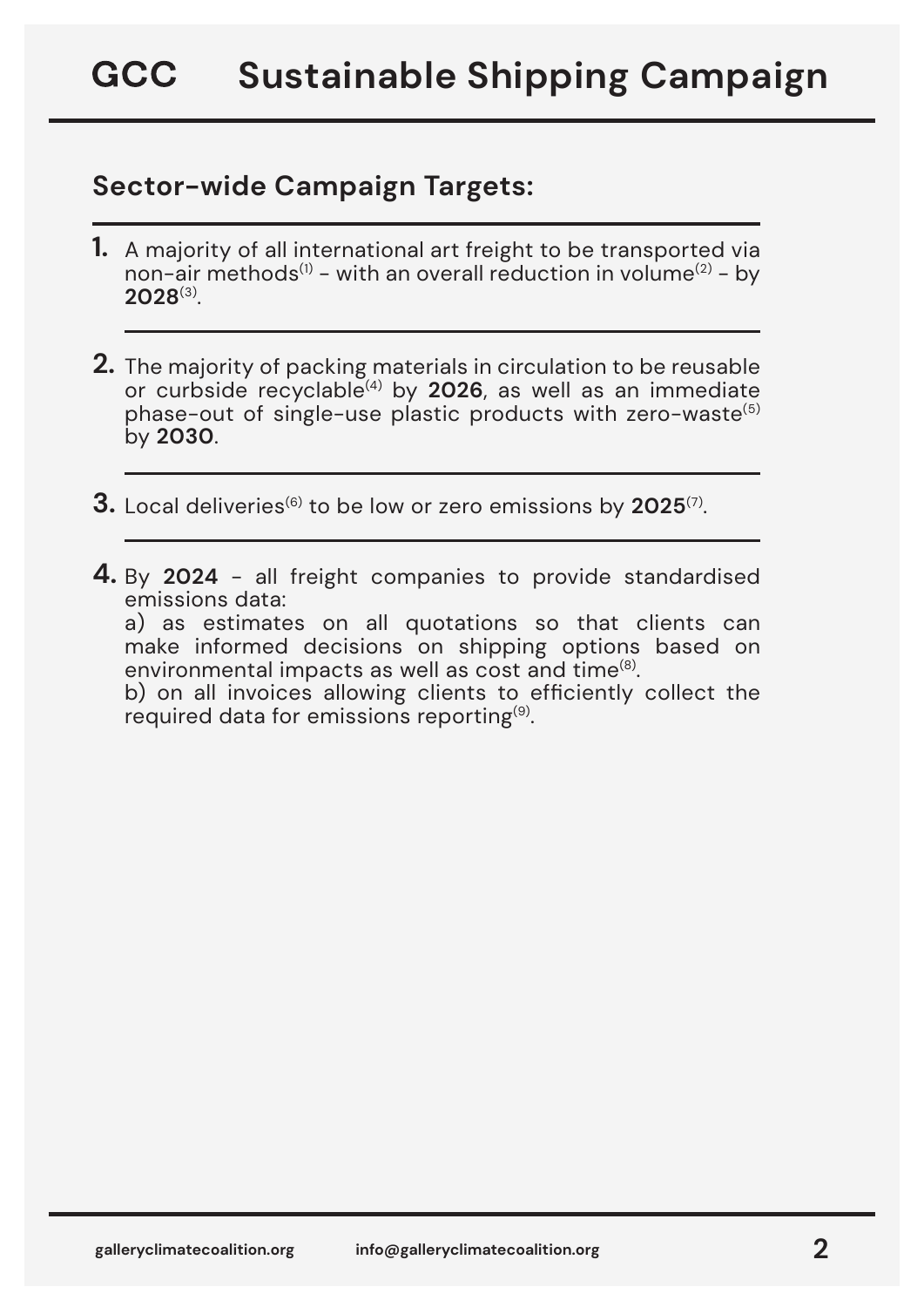#### <span id="page-3-0"></span>**Galleries / Institutions / Museums / Auction Houses - Campaign Actions:**

- Work towards using a majority of non-air freight for artwork transport by 2028.
- **•** Plan programmes and related shipments in advance to allow for alternative routes that are more sustainable but may have longer lead times.
- **•** Prioritise consolidated shipments as standard.
- Adapt exhibition programmes as well as packing methods to allow for reducing the overall volume of shipments.
- Adhere to the [insurance guidelines for sea freight.](https://galleryclimatecoalition.org/usr/library/documents/ssc/gcc_ssc_insurance-full-doc.pdf)
- Consider a default lower-emission transport option at point of sale or loan agreement, for which collectors or clients must actively opt out of if they wish to use air freight.
- Petition shipping partners to provide standardised emissions data on quotes and invoices, in line with GCC Sustainable Shipping Campaign.
- Immediately reduce excessive or unnecessary packaging, whilst ultimately working towards zero-waste by 2030.
- Choose reusable, repurposed and commonly (curbside) recyclable packing materials as standard.
- **•** Prioritise reusable or recycled crates and softpacks. Plan the crating of artworks far enough in advance to allow for bespoke, best practice packaging. Donate unwanted crates to a local crate bank or BARDER.art.
- Commit to using low or zero emissions vehicles for all local deliveries, wherever possible.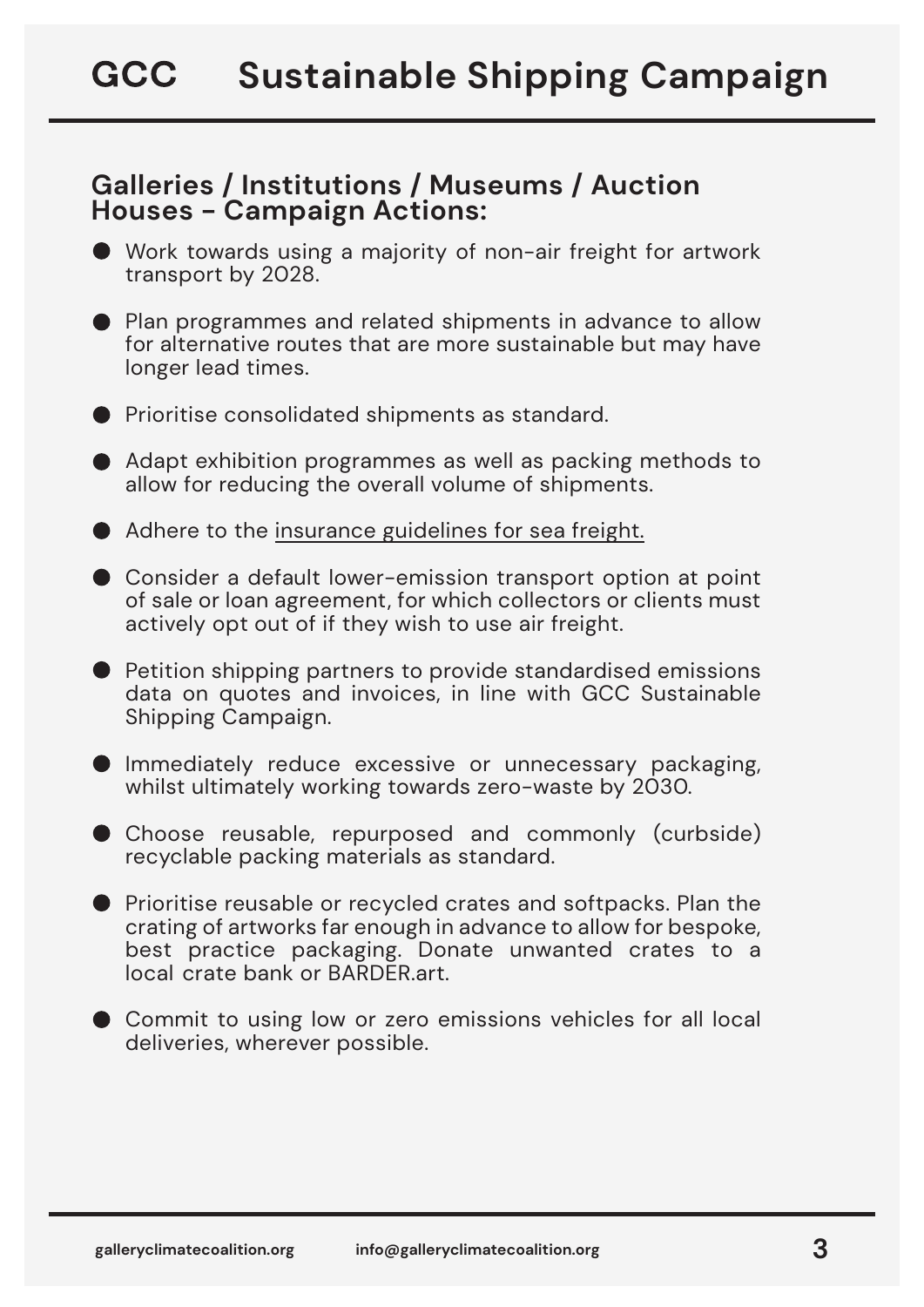## <span id="page-4-0"></span>**Shippers - Campaign Actions:**

- Offer regular consolidated sea and road freight options for the most common transport air routes, where possible.
- Offer options for consolidation wherever possible.
- When quoting on air freight, include an emissions comparison for lower carbon shipping options (i.e. road or sea freight, where routes apply), allowing clients to make informed decisions based on environmental impacts as well as cost and time, [following the GCC template.](https://galleryclimatecoalition.org/usr/library/documents/ssc/gcc_ssc_emissions-data-standardisation.pdf)
- Include all data required for carbon reporting on invoices in a standardised format[, following the GCC template.](https://galleryclimatecoalition.org/usr/library/documents/ssc/gcc_ssc_emissions-data-standardisation.pdf)
- Adhere to th[e insurers guidelines](https://galleryclimatecoalition.org/usr/library/documents/ssc/gcc_ssc_insurance-full-doc.pdf) and [insurance checklist](https://galleryclimatecoalition.org/usr/library/documents/ssc/gcc_ssc_insurance-full-doc.pdf) for sea freight.
- Reduce volume of single use plastic packaging and introduce reusable packaging materials as standard. Prioritise singleuse recyclables, e.g. paper based products, as long as they are disposed of appropriately.
- Work to implement packaging best practice and reduce waste.
- Offer clients reusable crates or a recycled crate scheme, in the first instance.
- Work towards replacing the revenue stream from single-use crates with a rental model for reusable crates.
- **Cooperate with other shippers for reciprocal reusable crate** sharing schemes or 'lending library' and facilitate a 'take back' or 'crate bank' program for wooden crates.
- Explore new options for rail freight services.
- Explore options for upgrading delivery fleet to electric vehicles.
- Share road and sea shipping deadlines and options for as far in advance as possible.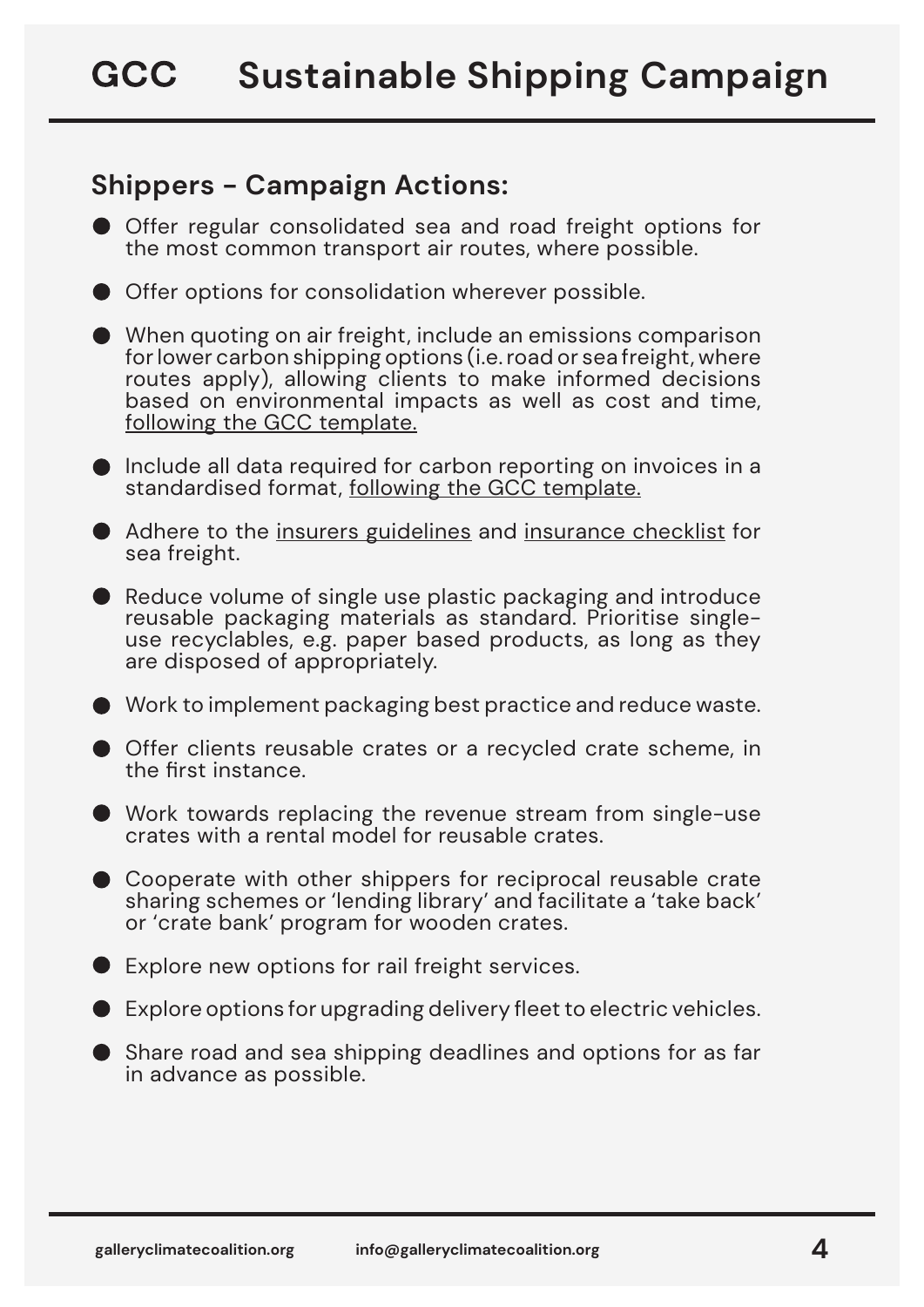## <span id="page-5-0"></span>**Artists - Campaign Actions:**

- Ask galleries and institutions exhibiting works to prioritise nonair freight and consolidated shipments wherever possible.
- $\blacktriangleright$  Stipulate that no single use packaging materials be used when transporting works.
- Accept adapted lead times and earlier collection deadlines in order to allow for low emission freight routes.
- **Include packing considerations as part of the fabrication** process. Unless the work will be on permanent display, consider giving it a crate-for-life or prioritise reusable crates.
- Be flexible with where works can be fabricated or framed. Allow for the possibility of this happening locally to the installation venue (local-to-install).
- **Petition shipping partners to provide standardised emissions** data on quotes and invoices, in line with GCC Sustainable Shipping Campaign.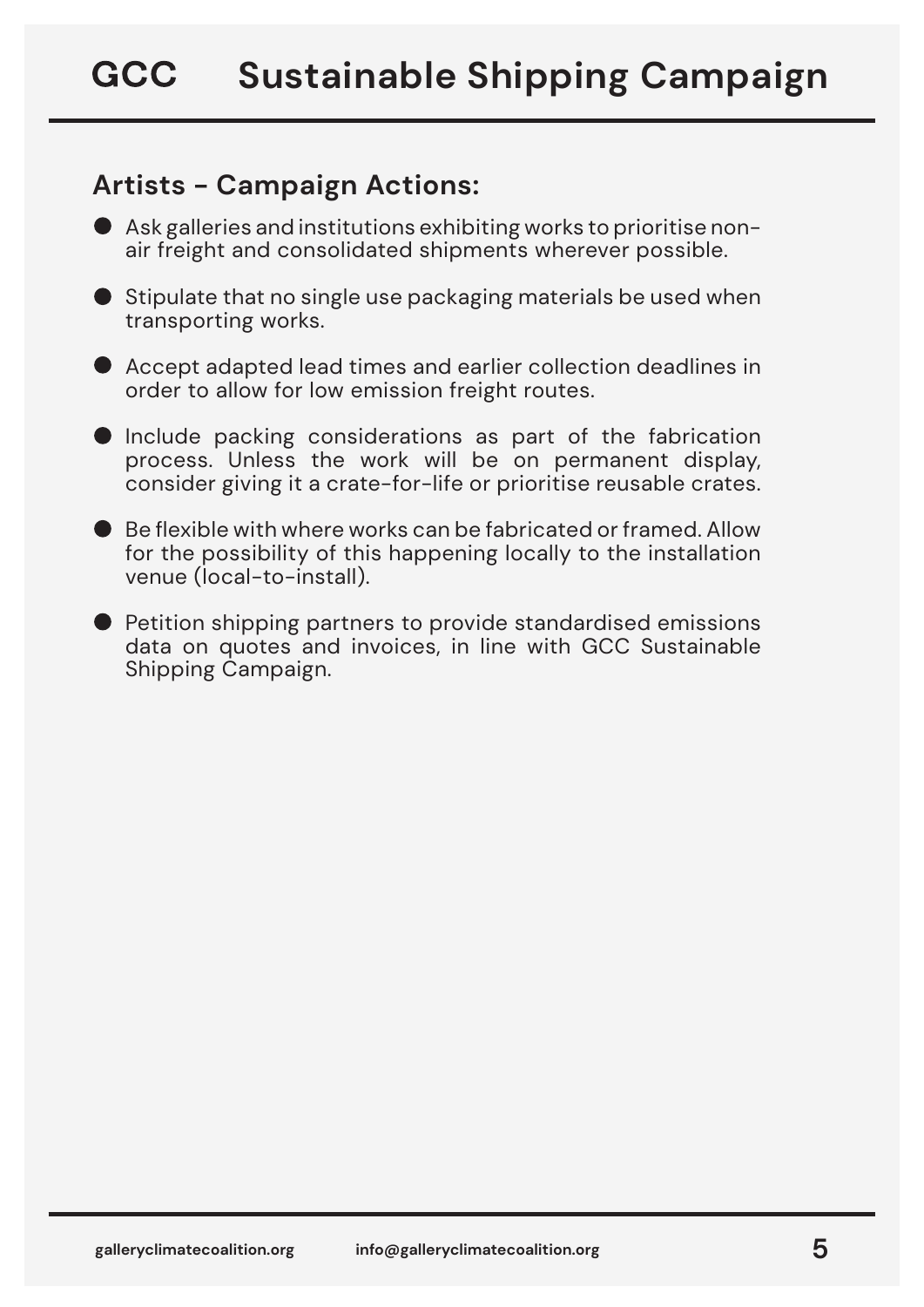## <span id="page-6-0"></span>**Art Fairs - Campaign Actions:**

- **Incentivise fair participants to use low carbon freight options.**
- Ask participating galleries to avoid single use packaging and generally reduce waste associated with transporting works to fairs.
- **D** Encourage participants to prioritise reusable crates and packing materials.
- Work with local waste management companies to offer effective recycling services during fairs in order to ensure that no packaging materials end up in landfill or the natural environment.
- **Organise collection points for recyclable materials that are** not curbside recyclable, e.g. Tyvek and polyfoams are not typically curbside recyclable but can be collected and sent in bulk to recycling facilities (depending on the country).
- Commit to a zero-waste by 2030 target.
- Share road and sea shipping deadlines and options as far in advance as possible.
- Petition shipping partners to provide standardised emissions data on quotes and invoices.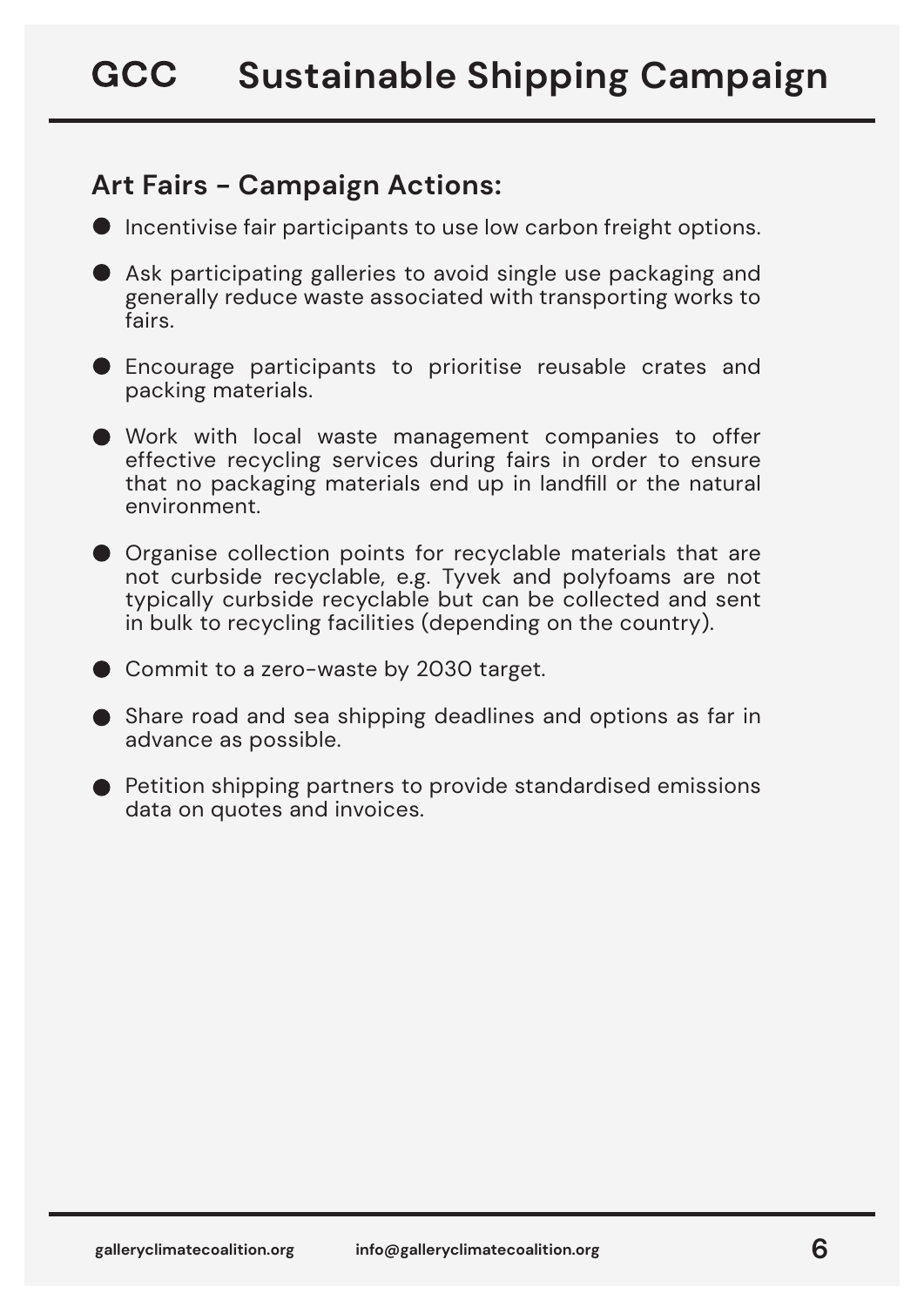### <span id="page-7-0"></span>**Collectors - Campaign Actions:**

- Work towards using a majority of non-air freight for artwork transport by 2028.
- Discuss sustainable shipping options with the seller and make them aware that you are keen for a low emission option.
- Plan shipments in advance to allow for alternative routes that are more sustainable but may have longer lead times.
- **•** Prioritise consolidated shipments as standard.
- Adhere to the insurers guidelines for sea freight/have a discussion with your insurance to understand the constraints.
- When loaning works, allow borrowers to use non air freight options whilst also keeping insurance requirements.
- Start the conversation earlier (at point of sale) allowing shippers to plan transport in advance so they can keep in line with export and VAT constraints.
- Accept that repurposed or reused packaging may not appear to be in pristine condition upon delivery.
- **•** Prioritise reusable or recycled crates and softpacks. Donate used wooden crates to a local crate bank or share with a circularity scheme such a[s barder.art](https://www.barder.art/) o[r Circular Arts Network.](https://www.canarts.org.uk/)
- Petition shipping partners to provide standardised emissions data on quotes and invoices, in line with GCC Sustainable Shipping Campaign.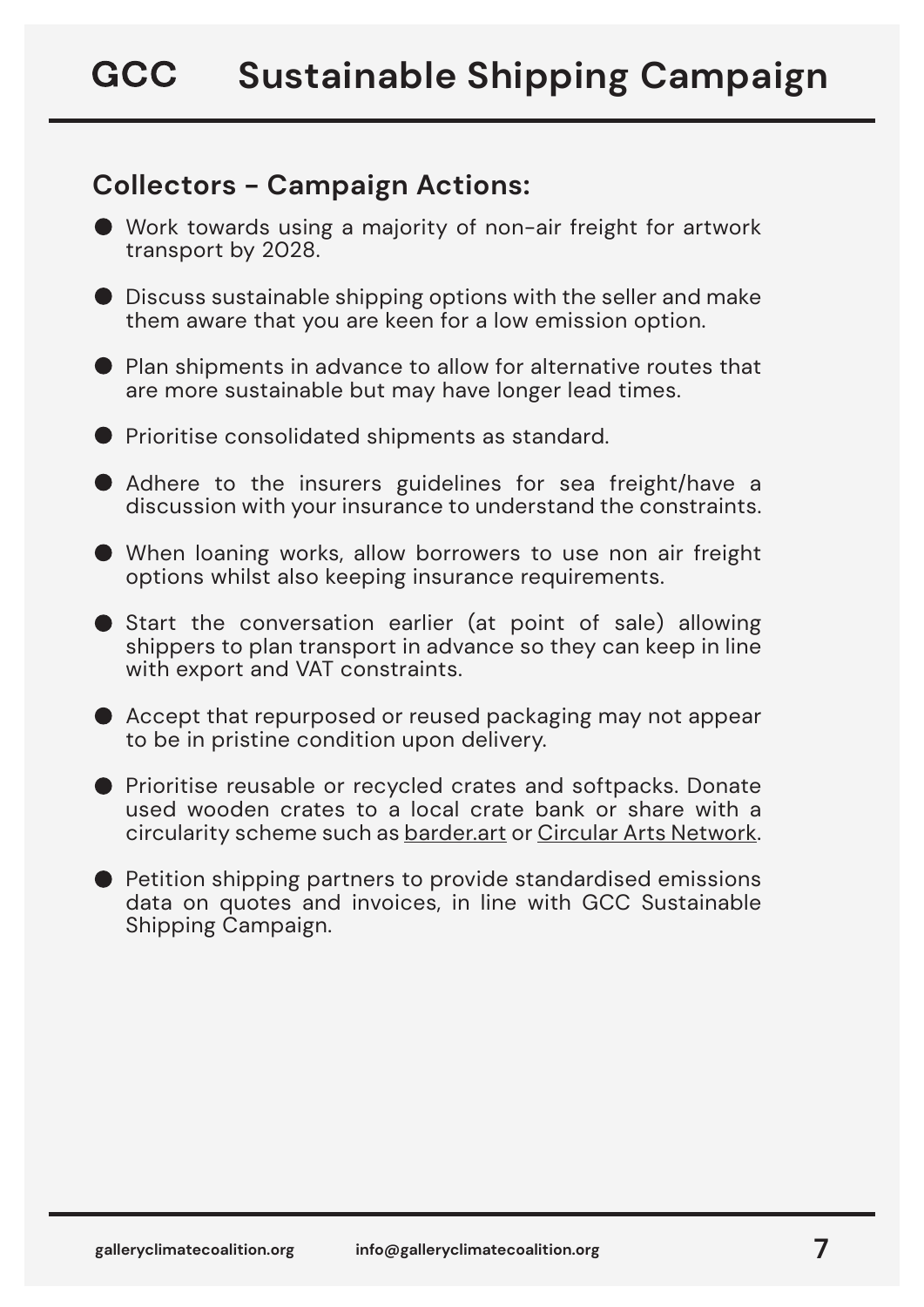#### <span id="page-8-0"></span>**Targets Footnotes:**

(1) For every tonne of artwork, air freight produces around 10 times more CO2e than freight the same distance by road, and around 60 times more CO2e than the same distance by sea. Currently air freight makes up 75% - 95% of the total amount shipped (in tonne-km) by a typical commercial art gallery (the remainder is a mix of road and sea freight). As a result, air freight alone makes up around half of all the emissions from GCC members' operations (based on member footprints calculated to date). This means that reducing air freight will be hugely important for meeting the 2030 target of at least halving the emissions of the arts sector. If we can ensure that at least 50% of all internationally-transported artworks travel by sea, road or rail by 2028, with less than 50% going via air freight, then we should be on track for our sector-wide carbon targets.

(2) In addition to moving away from the dependency on air freight, there needs to be a sector wide reduction in overall volumes of shipping, in order to reach the 2030 50% CO2e reduction targets. This requires careful consideration of programming, as well as better application of packing materials solutions.

(3) GCC acknowledges that, due to the disruptions caused by Brexit, the Covid-19 pandemic, the suez canal blockage and conflict in Eastern Europe there are currently major disruptions to global freight services resulting in complications, delays and additional costs. Despite these (hopefully) temporary disruptions, GCC believes the objective is still achievable. If the situation changes and the target looks impossible to achieve, it will be revised.

(4) Curbside Recycling refers to the practice of discarding items that are picked up by a waste collection service and then sorted at a recycling facility. While some materials are theoretically recyclable, curbside recycling is region specific and many of the plastic packaging materials we use in art crating are generally not curbside recyclable. Some of these items are easily recyclable while others are not.

(5) Zero waste is a set of principles focused on waste prevention that encourages the redesign of resource life cycles so that all products are reused. The goal is for no trash to be sent to landfills, incinerators or the ocean. This target is closely interconnected to concepts of the circular economy, which is a model of production and consumption, which involves sharing, leasing, reusing, repairing, refurbishing and